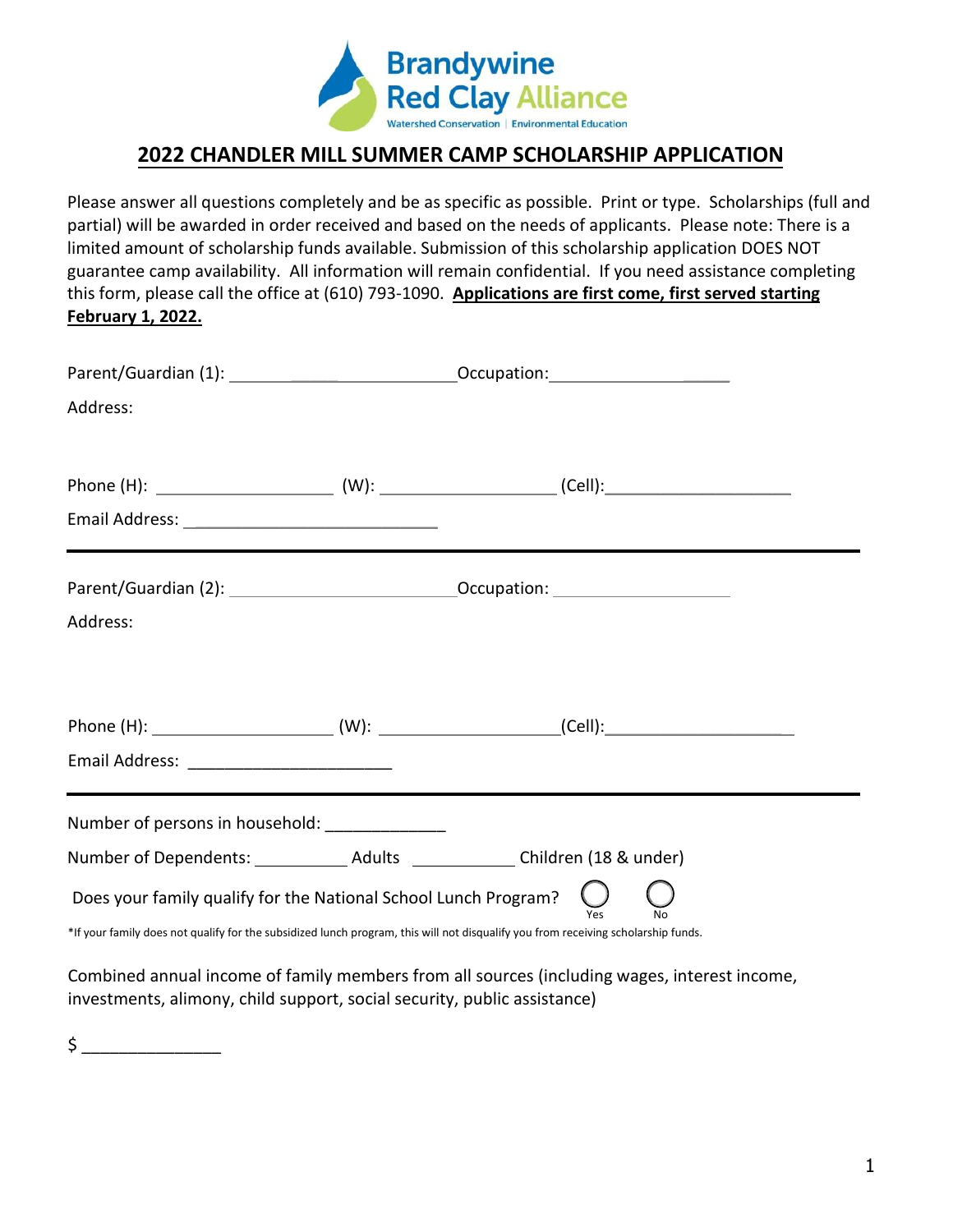Has your child(ren) participated in BRC camp programs before?

Has your child(ren) received a BRC camp scholarship before?  $\bigcirc \bigcirc$  If YES, Year: \_\_\_\_\_\_\_ Yes No

Yes No

| The BRC does not provide transportation for your child to and from camp. Can you provide, or arrange for, |     |    |  |
|-----------------------------------------------------------------------------------------------------------|-----|----|--|
| reliable transportation for your child to attend the summer program(s)? $\bigcap$                         |     |    |  |
|                                                                                                           | Yes | No |  |

## **Answers to the following questions are particularly important to the Scholarship Committee. Your application will not be considered unless all questions are answered thoroughly.**

What other activities will your child(ren) be involved in over this summer (Please be specific):

Please describe why you would like to send your child(ren) to camp(s) at the Myrick Conservation Center.

Please explain why you feel you are in need of assistance for your child(ren) to attend the summer camp(s). Please be as specific as possible and include any unusual circumstances that the scholarship committee should be aware of (e.g., several children in the family would like to attend camp; you have a child in college; low income, medical bills; etc.) Feel free to use additional paper if needed.

| <b>Childs Name</b> | Age & DOB | T-Shirt Size:<br>Child: S, M, L<br>Adult: S, M, L, XL |
|--------------------|-----------|-------------------------------------------------------|
| #1                 |           |                                                       |
| #2                 |           |                                                       |
| #3                 |           |                                                       |
| #4                 |           |                                                       |